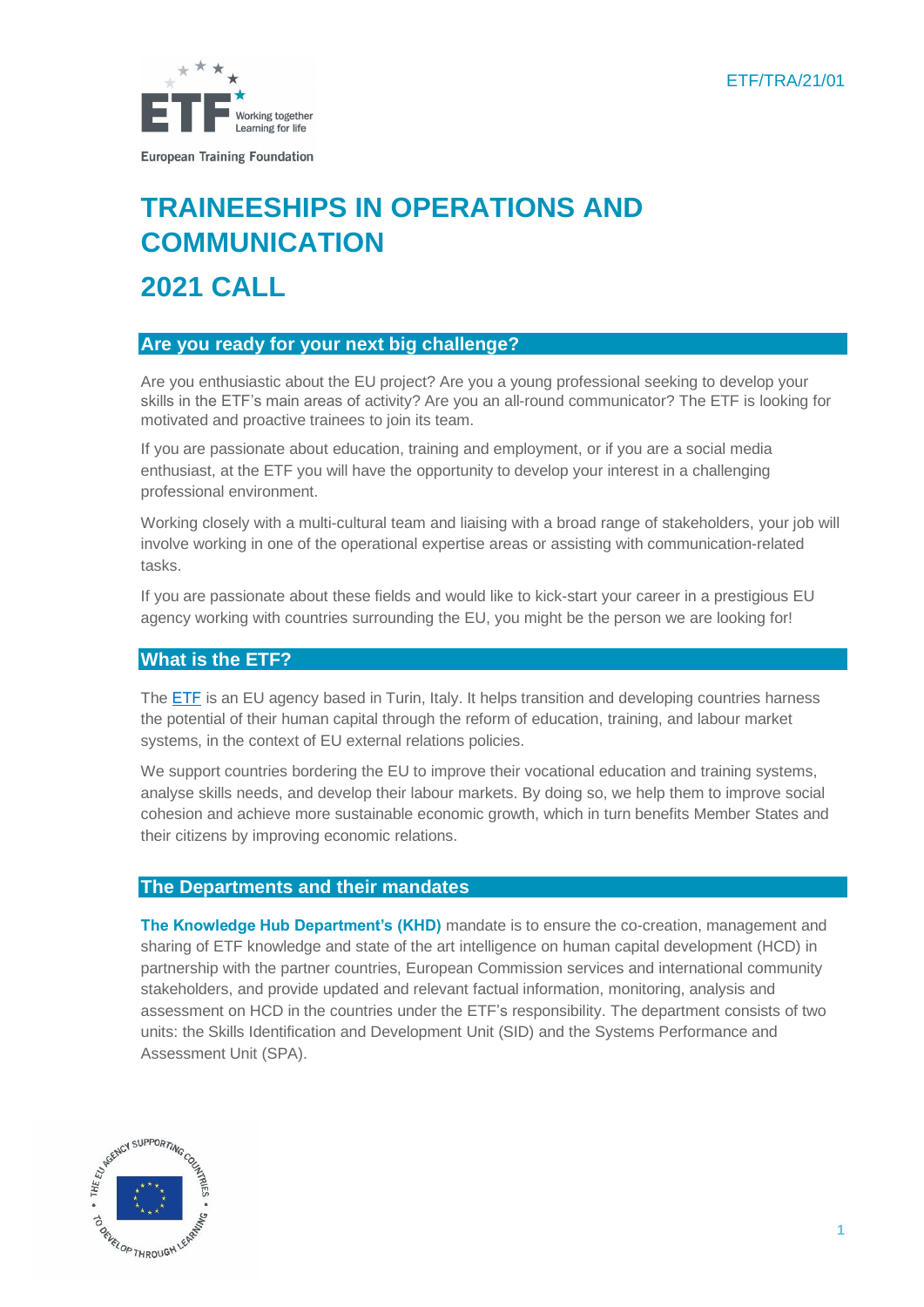**The Policy and Public Outreach Department (PUB)** contributes to enabling human capital development reforms in the EU neighbouring countries by providing tailored and strategic policy advice to the EU institutions and partner countries, the development of long-term country and regional partnerships, and monitoring and analysing EU policies and interventions in HCD in the ETF partner countries. The department leads the ETF's project management, and is responsible for public outreach, disseminating knowledge and impactful communications. The department is composed of two units: the Policy Advice and EU Programming Unit (PAU) and the Project Management Unit (PMU) and one team - Strategic Communications.

## **What are we offering?**

**Traineeship duration:** six months, renewable

**Expected starting date:** October 2021

**Maintenance grant:** € 1,100 / month, net

**Travel expenses:** financial contribution at the beginning and end of the traineeship if your place of residence is at least 200 km away from the ETF

**Other development opportunities:** induction programme, online Italian courses and internal knowledge sharing sessions

**On-site facilities:** canteen**,** gym and meditation rooms

## **Learning objectives and activities**

At the end of the traineeship, the trainee should have further developed his/her soft skills, in particular in:

- Working in a multi-cultural environment
- Working in teams
- **Exchanging information, knowledge and experience, learning from others, receiving and giving** feedback
- **•** Organisational skills: handling multiple priorities, working to  $-$  at times short  $-$  deadlines
- Confidence and self-management

In addition, the trainee should have further developed his/her technical skills, in particular in one of the areas described below and in:

- European Union knowledge: institutions, policies and programmes, mostly in the human capital development and in external relations;
- Understanding of education, training and employment policies in a development context

#### Area no 1 – Knowledge management in the Knowledge Hub Department

- Assist with the analysis of studies and research and participate in the production of short papers / presentations / blogs on the findings, including on topics such as innovative teaching and learning / active labour market policies / youth / gender / greening / digitalisation and human capital issues
- Assist in transforming material from ETF research into digital products

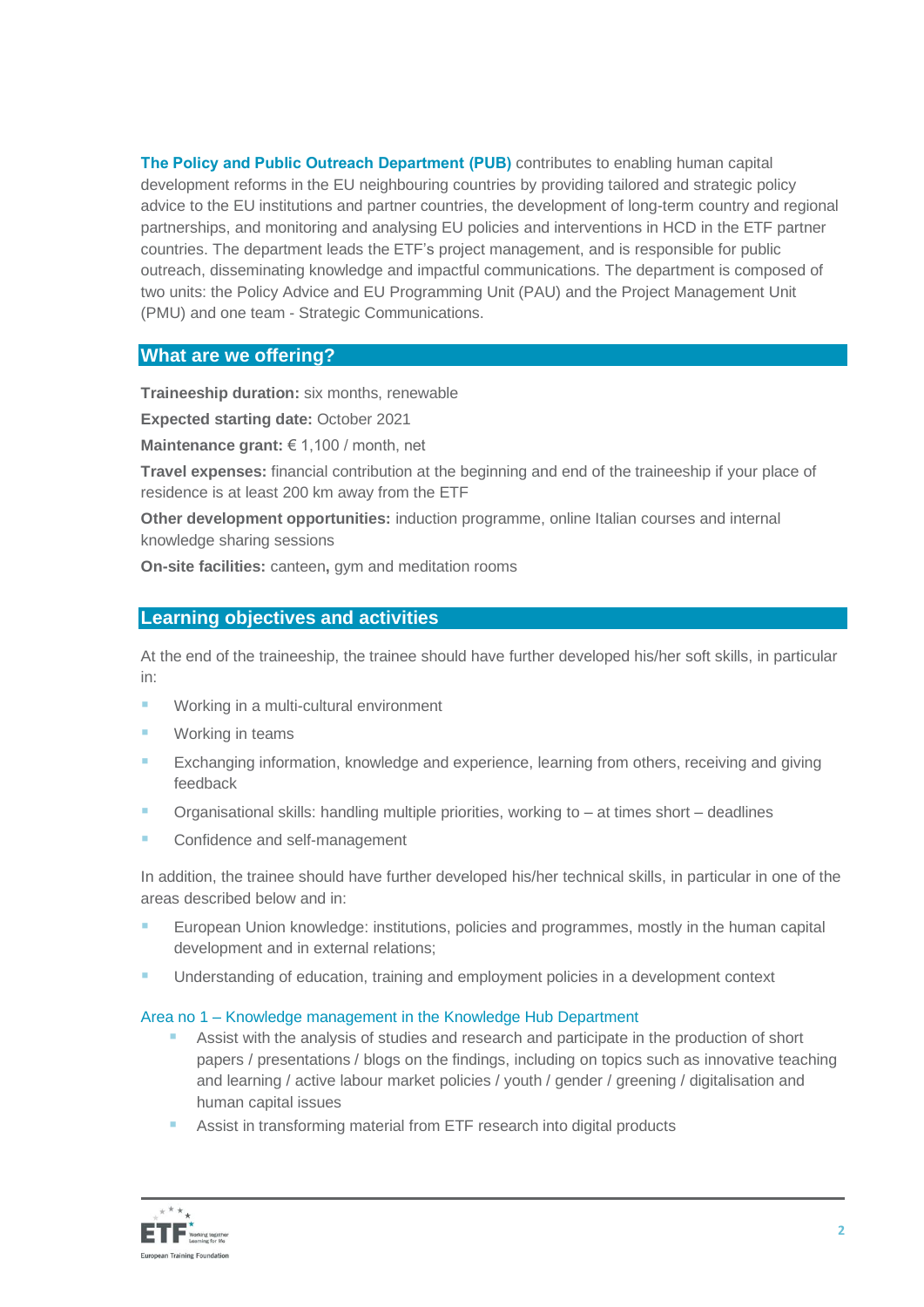- Participate in capacity building actions and the formulation of learning and development itineraries in partnership with other international organisations
- Assist in sharing knowledge through different means and in coordinating with experts in different projects
- **E** Participate in the organisation of conferences, webinars and seminars to contribute to the sharing of knowledge and good practice

#### Area no 2 – Skills identification and development in the Skills Identification and Development Unit

- Assist in knowledge generation activities, including gathering, analysing and presenting data and evidence, as well as assisting in the development of methodological tools to apply knowledge in the areas of skills demands and anticipation and / or innovative teaching and learning and / or economic development and skills development, in particular looking at greening and digitalisation
- Support network development and activities
- Contribute to the facilitation of network activities

#### Area no 3 – Systems performance and assessment in the Systems Performance and Assessment Unit

- Assist in finding evidence on lifelong learning systems governance and quality assurance
- Assist in analysing, selecting and recording complex qualitative datasets in a statistical database
- **E** Participate in the implementation of the IMAGE system a monitoring system for collecting, and analysing country and thematic intelligence

#### Area no 4 – Policy advice in the Policy Advice and EU Programming Unit

- Assist in collecting information and carrying out desk research in the human capital development area
- Participate in the analysis of EU policies and country specificities
- Assist with the drafting of thematic articles and notes

#### Area no 5 – Communication in the Strategic Communications Team

- **E** Community and social media management: assist with ETF OpenSpace, LinkedIn, Facebook, Instagram and Twitter
- Video production and graphic design: assist with infographics, visual and multimedia content for social media and website
- **E** Visibility of the institution: assist with digital marketing, analytics, public relations
- Press and media relations, including assisting in the preparation of journalistic articles

#### **Eligibility criteria**

To be considered eligible, candidates must satisfy the following requirements by the closing date for the submission of applications:

- Be a national of one of the EU Member States or one of [the countries](https://www.etf.europa.eu/en/regions-and-countries) where the ETF works
- Have recently completed, namely within 2 years by the closing date for applications, a university degree of at least 3 years

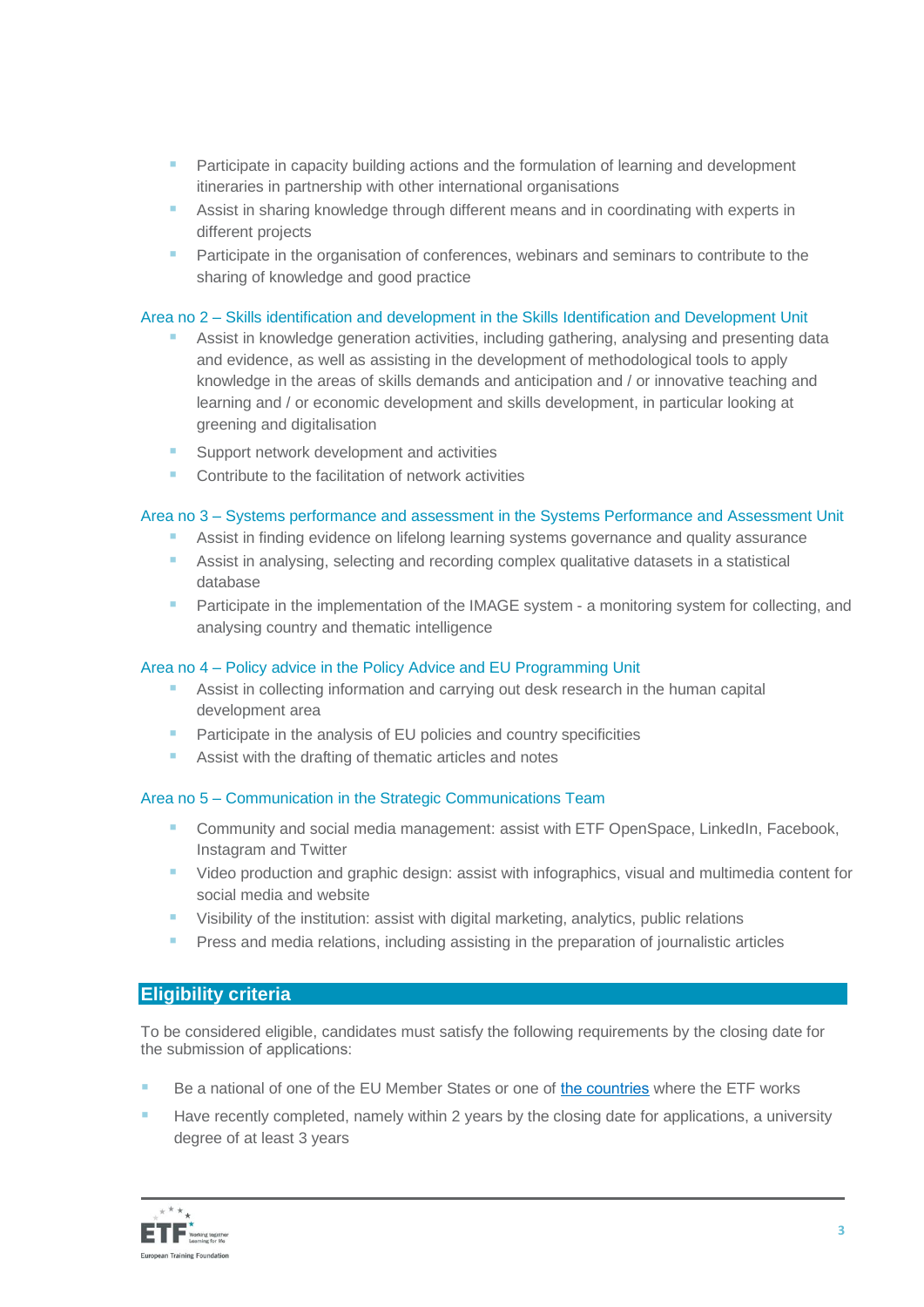- Have a satisfactory knowledge of English, at least level B2 in all dimensions as per the European Framework of Reference for Languages
- Have not benefited from any kind of traineeship or in-service training (formal or informal, paid or unpaid) or any kind of employment (including work as an interim, consultant or expert) within a European institution, body or agency

#### **Selection criteria**

Applicants should have:

- An open mind with a learning mind-set
- Enthusiasm and motivation
- Commitment to EU values
- Knowledge and/or experience in one (or more) of the areas  $(1, 2, 3, 4 \text{ and/or } 5)$  described under "Learning objectives and activities"
- An education background in one (or more) of the areas  $(1, 2, 3, 4$  and/or 5) described under "Learning objectives and activities"
- High degree of computer literacy

## **Assets**

- Practical education, training or working experience in countries with transition or development economies
- Language skills, B2 level, in French, Russian or Arabic
- Area 5: Good knowledge of Adobe software: Photoshop, Illustrator, InDesign, PremierePro

#### **Submission of applications**

The **closing date** for the submission of applications is **30 July 2021 at 23:59 (Turin time)**.

You are invited to send your applications via the ETF website, under "about" and then "recruitment" sections.

You are strongly advised not to wait until the last day to submit your application since heavy internet traffic or a fault with the internet connection could lead to difficulties in submission. The ETF cannot be held responsible for any delays caused by such difficulties.

#### Formal requirements

You must provide **all documents** mentioned below, **by the closing date,** preferably in English:

- a cover letter of one page maximum, explaining why you are interested in the traineeship
- a curriculum vitae using th[e Europass CV format,](http://europass.cedefop.europa.eu/en/documents/curriculum-vitae/templates-instructions) **indicating the area(s) of interest (1, 2, 3, 4 and/or 5) described under "Learning objectives and activities**";

**Please note that only applications submitted online through the ETF website, in line with the formal requirements mentioned above, will be accepted for the selection phase.**

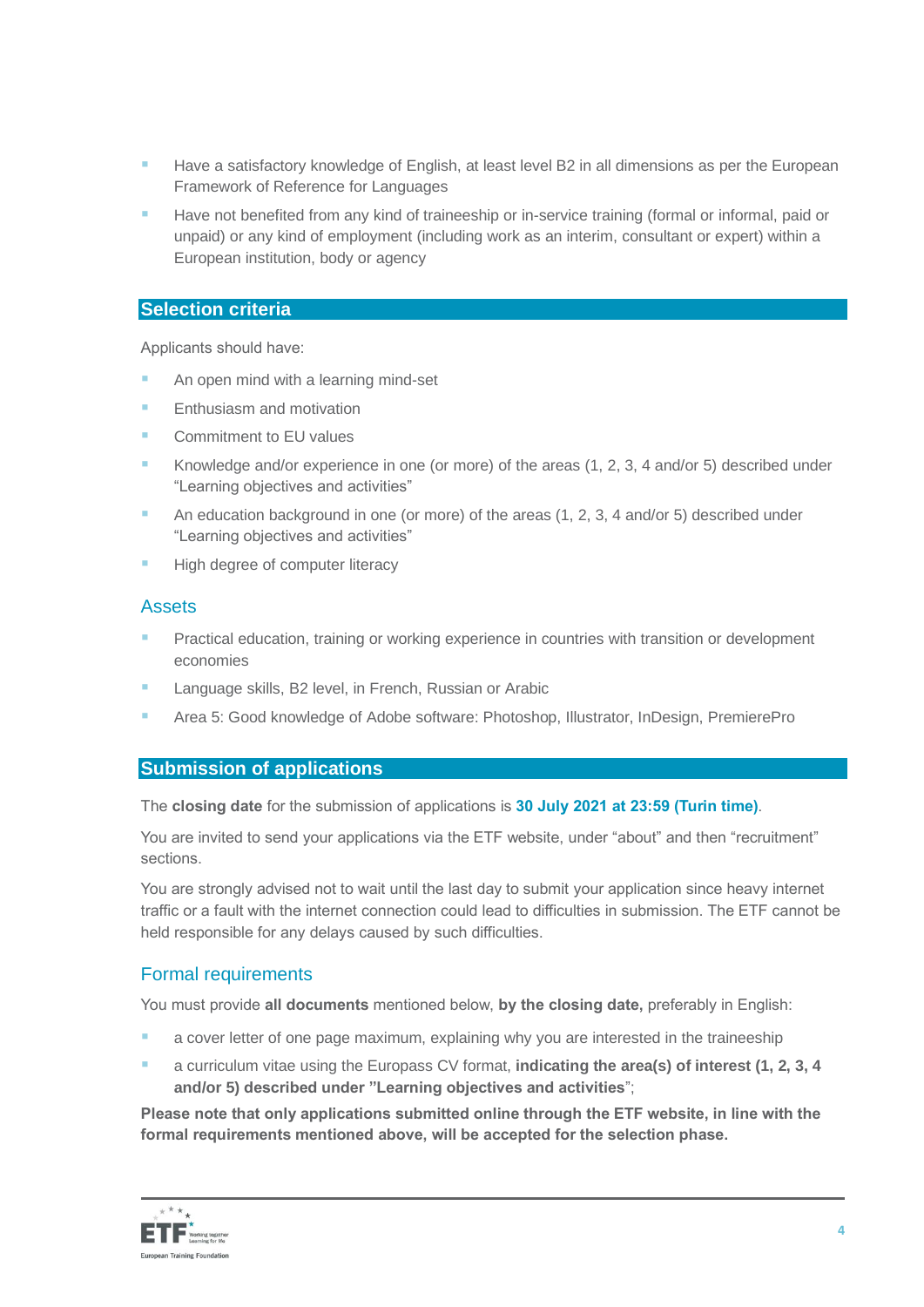# **Selection**

The selection comprises three consecutive phases:

# Phase 1 – Screening of applications

## 1.1 Eligibility

The Recruitment team will review all applications. Only applications meeting all eligibility criteria move to the next phase.

## 1.2 Selection for interviews

On the basis of the information provided in the curriculum vitae, the manager of the Department hosting the internship (and/or a delegated staff member) assesses the applications against the selection criteria. The candidates presenting the most appropriate applications are invited for an interview (video call).

Due to the high volume of applications expected, only candidates invited for an interview will be contacted.

# Phase 2 – Interviews

The manager of the department hosting the internship (and/or a delegated staff member) will assess the candidates' skills and motivation required for the traineeship through the interview. The interviews will be held in English.

Upon completion of this phase, the manager of the Department hosting the internship (and/or a delegated staff member) will put forward to the ETF Director a list of candidates considered the most in line with the selection criteria.

This phase is expected to take place in late August / early September 2021.

# Phase 3 – Reserve list

Considering the proposal made by the manager of the Department (and/or a delegated staff member), the ETF Director will establish a reserve list with the most suitable candidates.

The Director may offer a traineeship to a candidate in the list. However, inclusion in the list does not guarantee a traineeship offer.

This list will be valid until 31 December 2022. Its validity may be extended by decision of the Director.

# Work of the manager of the department (and/or a delegated staff member)

The work and deliberations of the manager of the department hosting the internship (and/or a delegated staff member) are strictly confidential and any contact is not allowed. Contacting them constitutes grounds for disqualification from the procedure.

#### **Additional information**

The documents provided during the procedure will not be returned to candidates but will be kept on file at the ETF for as long as necessary and then destroyed.